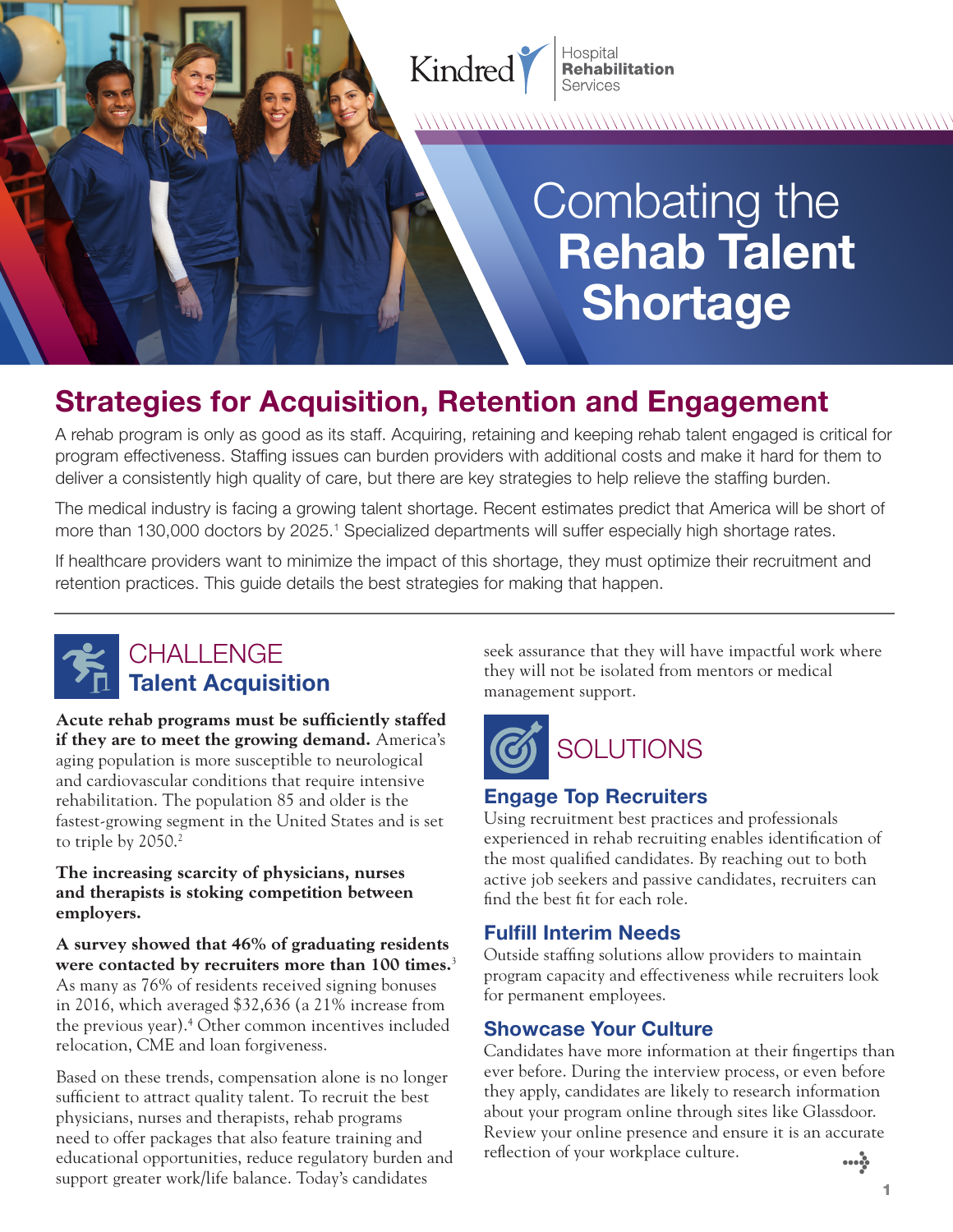### CHALL FNGF **Retention and Engagement**

Rehab programs that fail to keep their employees engaged risk serious staffng instability. Close to half of disengaged hospital employees surveyed plan to seek new jobs within the next 12 months.<sup>5</sup>

To retain quality rehab personnel, providers must develop and maintain a positive culture that enables medical directors, nurses, therapists and other staff to perform at their best.6 Achieving high engagement is an integral component.

One of the strongest drivers of engagement is access to advanced training and continued education. Yet when surveyed, hospital employees reported lowest satisfaction rates with training and career development opportunities. Other signifcant contributors include factors such as healthy team relationships, sufficient work resources, feeling valued by superiors and employer, and clarity of objectives.



#### **Supply Tools for Success**

Offering regular training and educational opportunities is critical for keeping staff qualifed and engaged. Rehab professionals perform best when they're equipped with industry-leading tools for treatment and administration, as well as productivity-enhancing technology.

#### **Provide Regular Feedback**

Providers stay motivated when they have a clear idea of how they can improve. To drive better outcomes, implement a Monthly Medical Director Dashboard and an Annual Performance Review. In addition, cut through the negative noise directed at physicians by sharing positive feedback regularly.

#### **Reduce Administrative Burden**

On average, physicians spend 24% of their time at work on administrative duties, according to a 2017 study by the AAMC.7 In addition, two-thirds of study respondents reported that administrative duties negatively affect their ability to deliver high-quality care. Identifying opportunities to reduce administrative burden through leveraging scale, optimizing processes and obtaining the latest technology can drive greater physician job satisfaction and even improve quality of care.

#### **Seek Third-Party Management**

Some providers express hesitance over a third party managing rehab staff. However, qualifed and experienced partners have the insights and focus to effectively engage staff, increase their levels of job satisfaction and empower them with the industry's most impactful tools and training.

#### **Additional Staffing Resources**

Overcome staffng challenges with the help of a proven partner. Kindred Hospital Rehabilitation Services (KHRS) enables over 150 hospital-based programs to drive greater job satisfaction, reduce vacancies and improve care quality. Their national pool of recruiting and operational experts allows KHRS to reduce its partners' management vacancies by more than 99% and clinical liaison vacancies by 60%. To learn how KHRS can help your acute rehabilitation program reach even greater success, visit [kindredrehab.com.](https://kindredrehab.com)



## How KHRS Can Help

To learn how KHRS can help you overcome today's staffng challenges and help your acute rehabilitation program reach even greater success, **visit [kindredrehab.com](https://kindredrehab.com).** 

a mana ang pangangang mana ang pag-ang pangangang mana ang pag-ang pag-ang pag-ang pag-ang pag-ang pag-ang pag

#### **Marty Mann Senior Vice President, Strategic Partnerships**  Kindred Hospital Rehabilitation Services 630.904.8400 • [martin.mann@kindred.com](mailto:martin.mann@kindred.com) 2